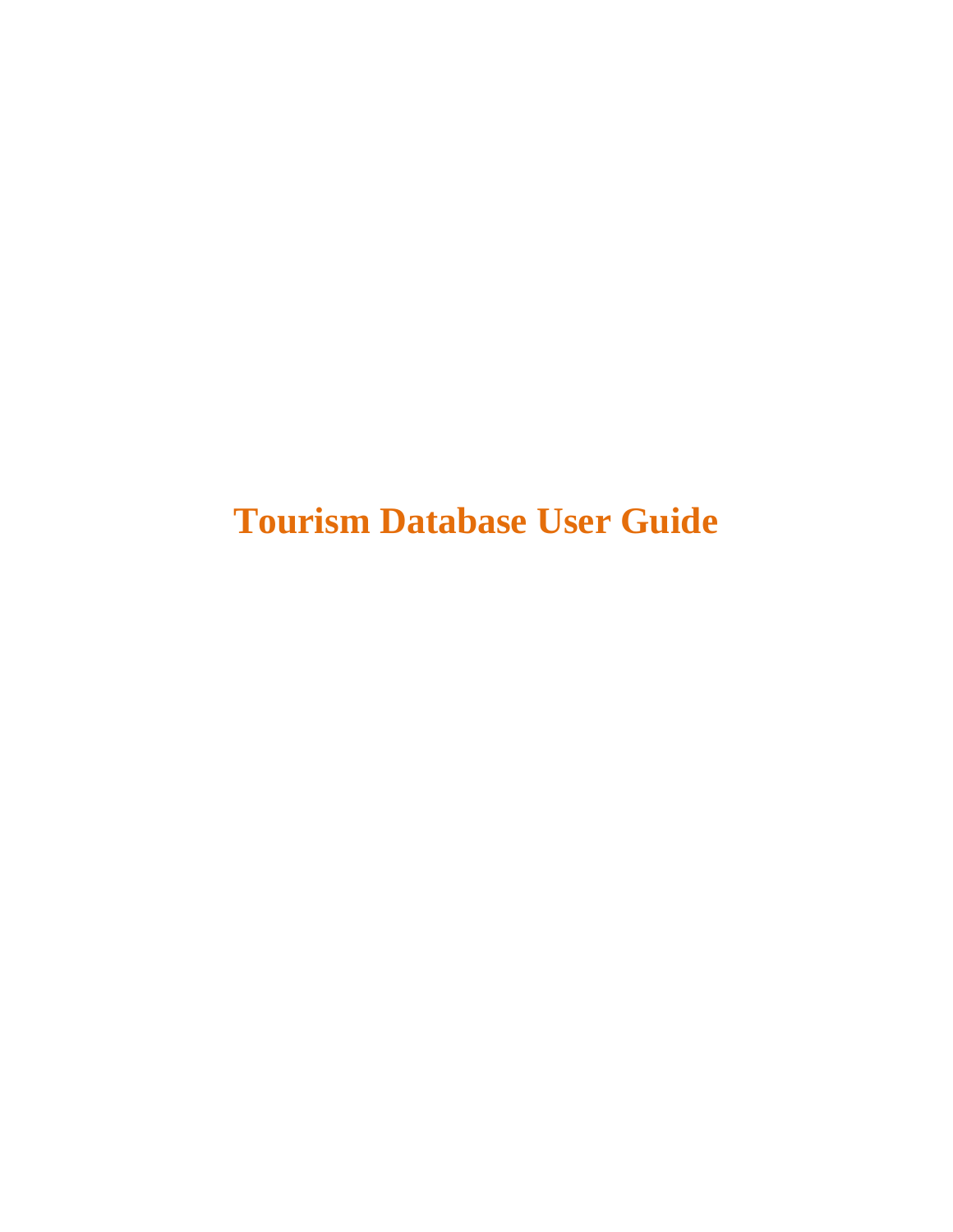## **Tourism Database User Guide**

## **Introduction:**

This service enables you to obtain reports about (domestic, inbound and outbound tourism) through filtering a number of options to be introduced later…

**First visit the following website:** <http://tsdb.mas.gov.sa/>

## You will see this page- which will be explained in details later



تمثل الأنشطة التي يقوم بها المقيمون في المملكة حين سفرهم وإقامتهم في وجهات خارج البلاد. وخارج محيطهم الاعتيادي على أن<br>لاتزيد مدة الزيارة عن سنة بغرض الترفيه أو قضاء الأعمال التجارية أو أي أغراض أخرى.



السياحة الوافدة هي السياحة التي يقوم بها الوافدون من غير سكان المملكة داخل المملكة

## **Tourism Database User Guide**..

You can go to the next page or change the language to English by clicking on the following links at the left of the page…

السياحة المحلية السياحة المغادرة السباحة الوافدة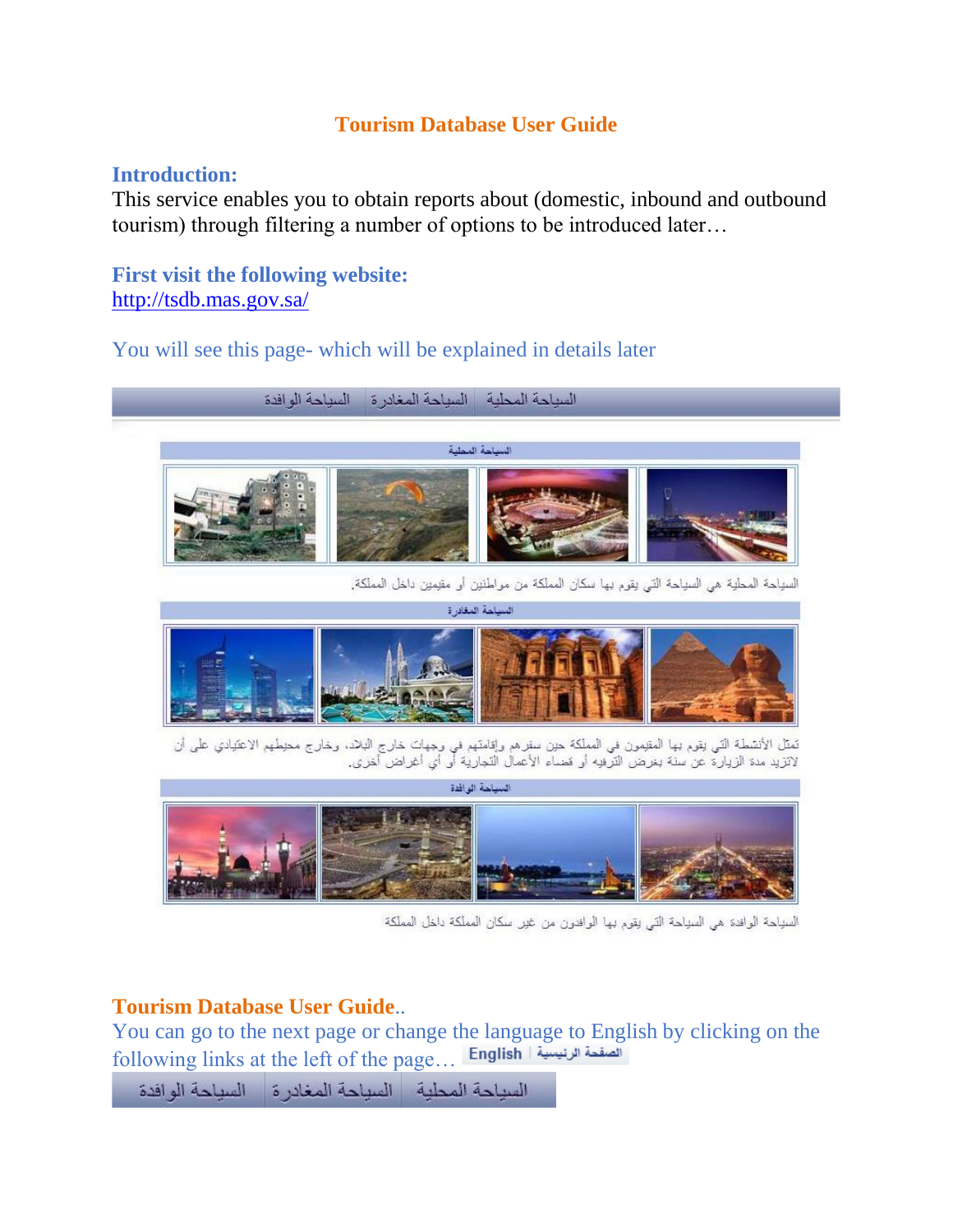Domestic Tourism: Tourism carried out by the Kingdom's population of citizens or residents within the Kingdom ..

You can after clicking on the option (Domestic Tourism) specify the type of report you want and then choose the desired options for sorting and filtering the database for the data required by the external user, then click on the button (search) to view the report at the bottom of the page.



You can export the report by clicking on one of the following options at the bottom of the report…

Outbound Tourism: The activities carried out by the residents of the Kingdom while traveling and staying at destinations outside the country, and outside their usual environment, for no more than a year for entertainment, business or any other purpose.

You can after clicking on the option (Outbound Tourism) specify the type of report you want and then choose the desired options for sorting and filtering the database for the data required by the external user, then click on the button (search) to view the report at the bottom of the page.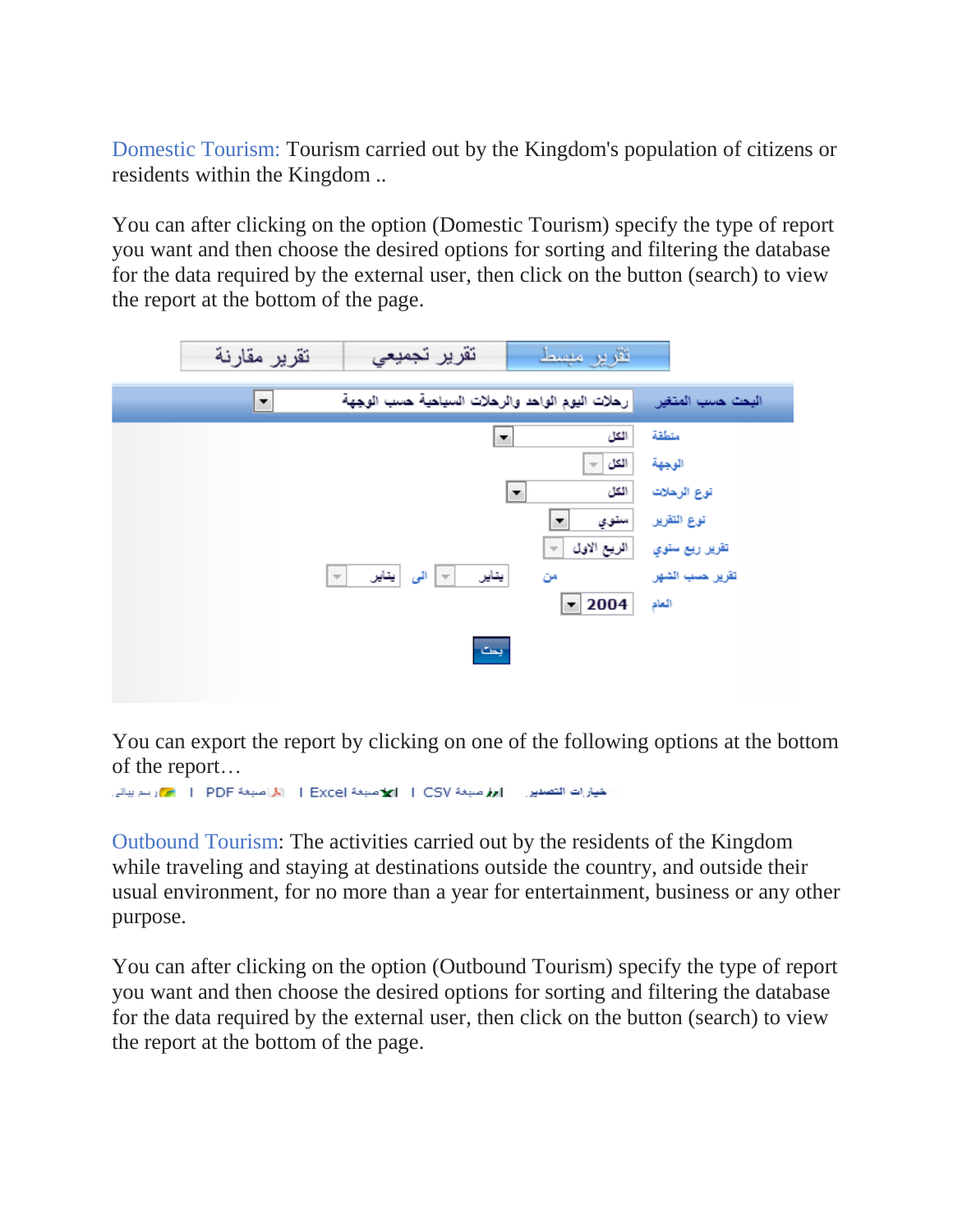

You can export the report by clicking on one of the following options at the bottom of the report…

خيارات التصدير . إبرار منبغة I CSV | الأعنبغة Excel | الأراضيغة PDF | المحركة التصدير المرابعة

Inbound Tourism: Tourism carried out by non-residents of the Kingdom inside the Kingdom.

You can after clicking on the option (Outbound Tourism) specify the type of report you want and then choose the desired options for sorting and filtering the database for the data required by the external user, then click on the button (search) to view the report at the bottom of the page.